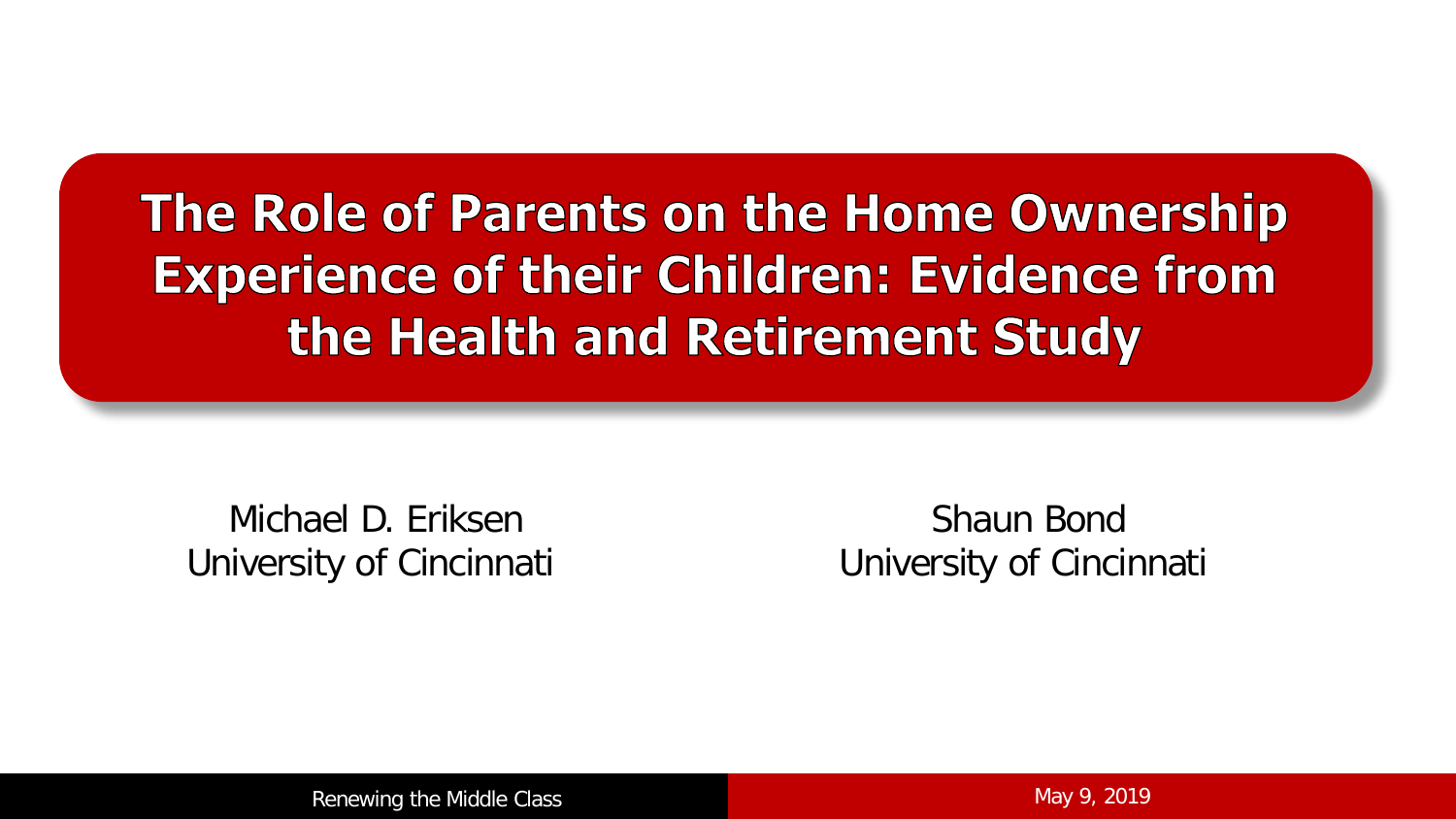# **Home Owners Loan Corporation (HOLC)**

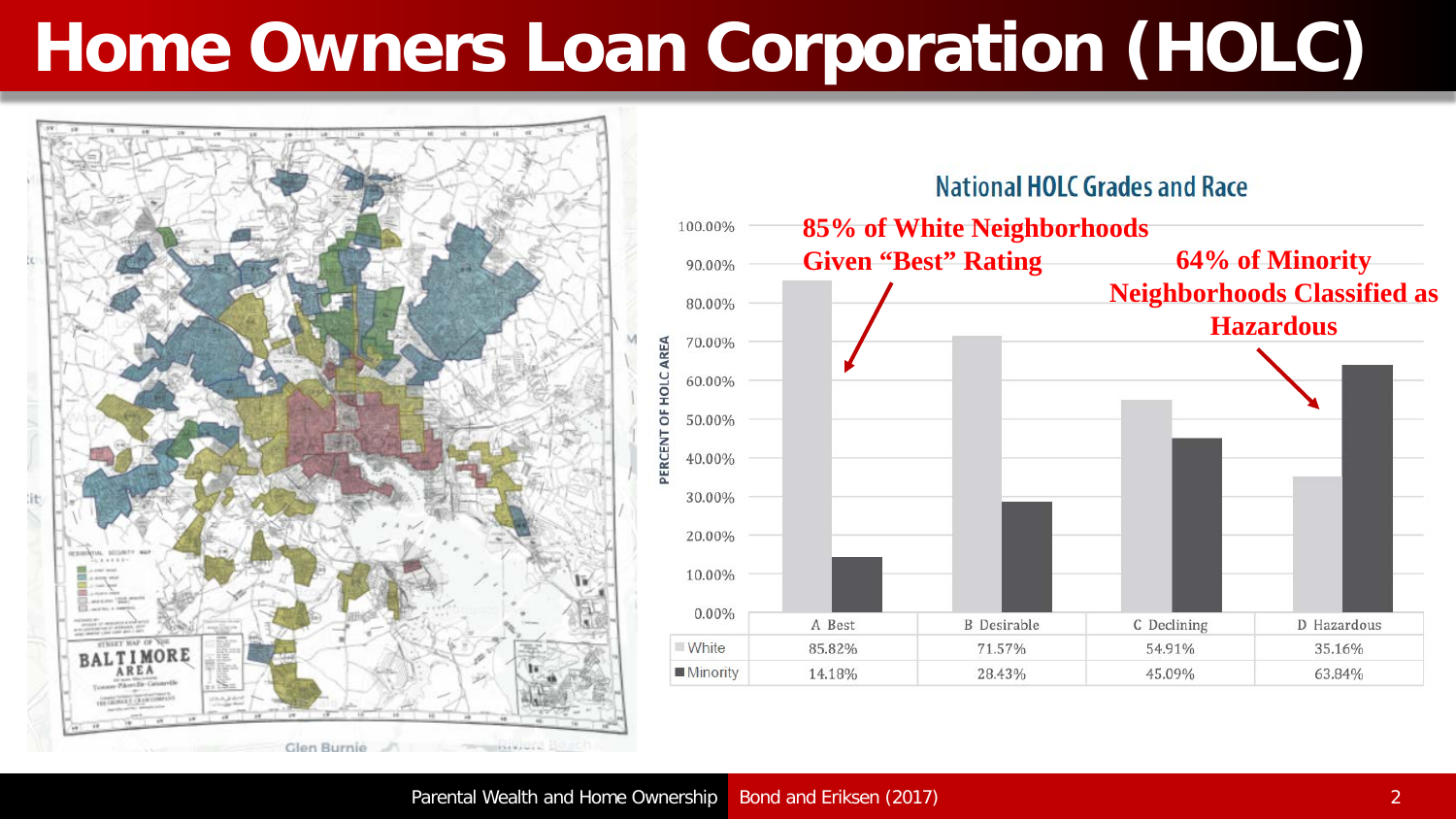## **Persistent Home Ownership Gaps**

**Difference in White/Non-White Home** 



**Ownership Rates** (1870-2007) **Home Ownership Rates of Independent Contract Contract Contract Contract Contract Contract Contract Contract Contract Contract Contract Contract Contract Contract Contract Contract Contract and Co-Residing Adults 23-49 (1976-2015)**

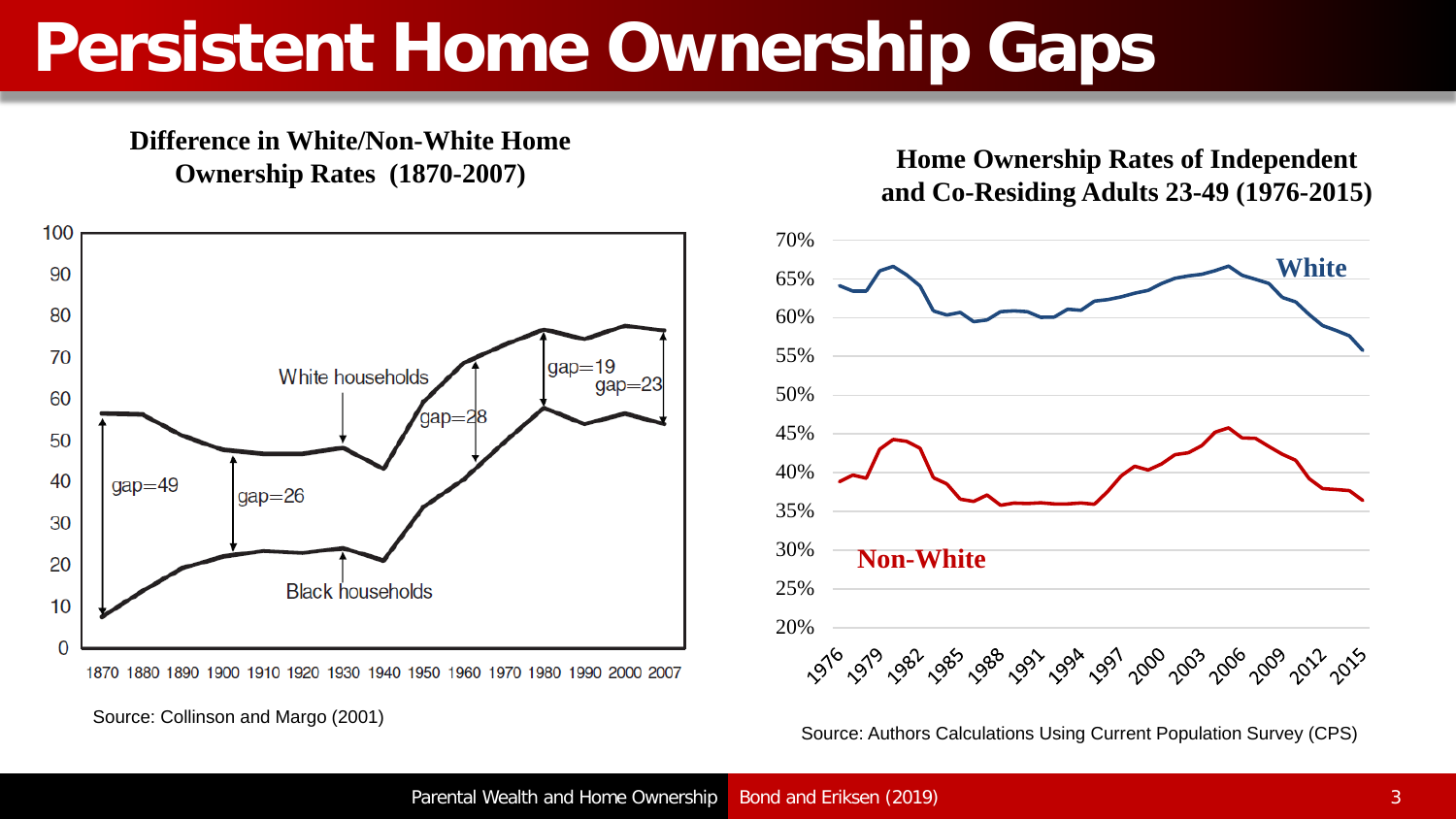## **Persistent Home Ownership Gaps**

**Difference in White/Non-White Home** 



**Ownership Rates** (1870-2007) **Home Ownership Rates of Independent Contract Contract Contract Contract Contract Contract Contract Contract Contract Contract Contract Contract Contract Contract Contract Contract Contract and Co-Residing Adults 21-49 (1976-2015)**



Source: Collinson and Margo (2001) Source: Authors Calculations Using Current Population Survey (CPS)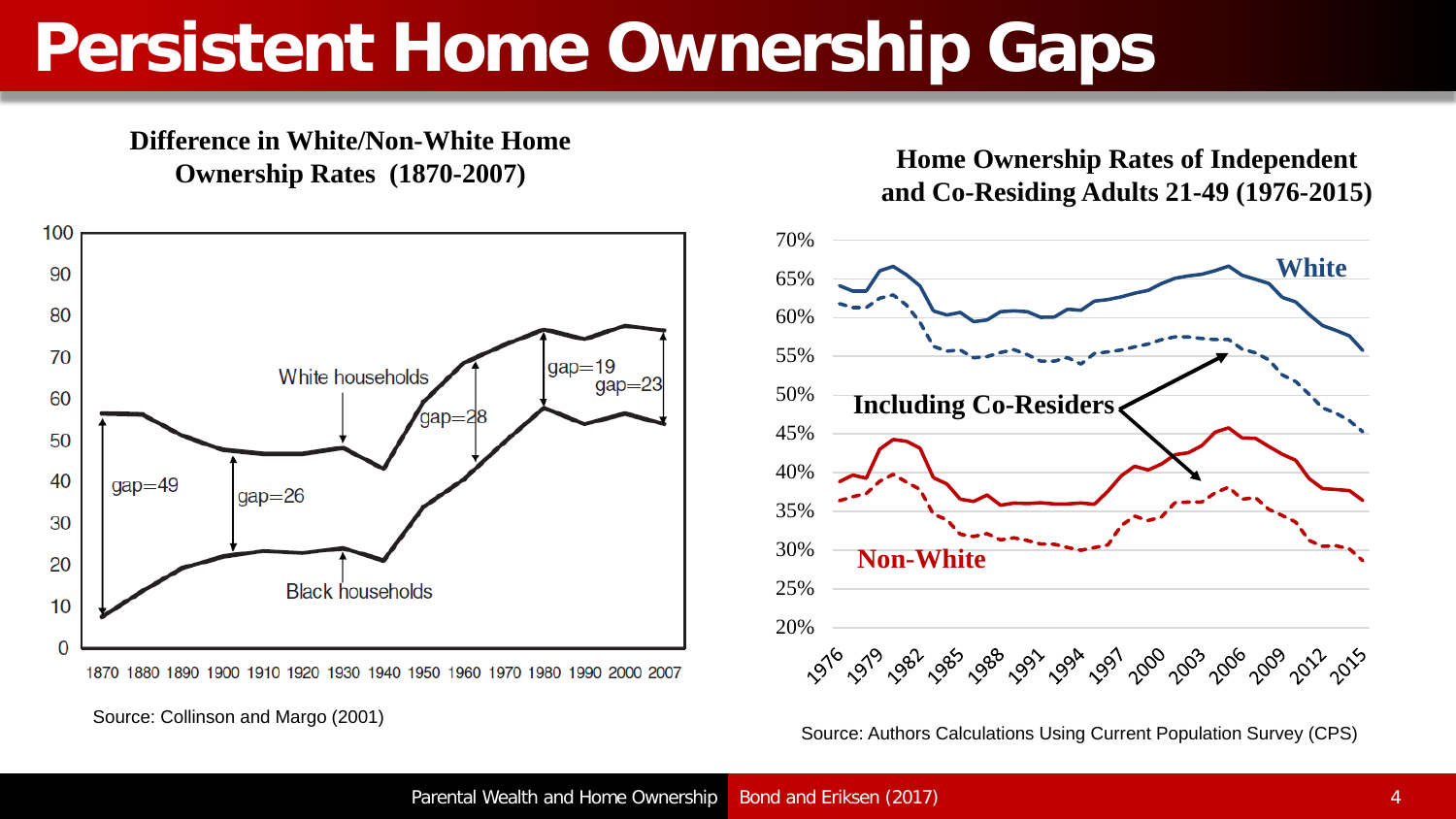## **Current Paper**

- **1. What is the Affect of Parental Attributes and Wealth on Likelihood of Child Becoming a Homeowner?**
	- Importance of Parental Gifts for Down payment
- **2. How Does Parental Attributes and Wealth Affect Likelihood Child Remains a Homeowner?**
	- Consumption Smoothing following Employment Shocks
- **3. How Much Do Average Differences in Parental Wealth Help Explain Home Ownership Gaps Across Racial Groups?**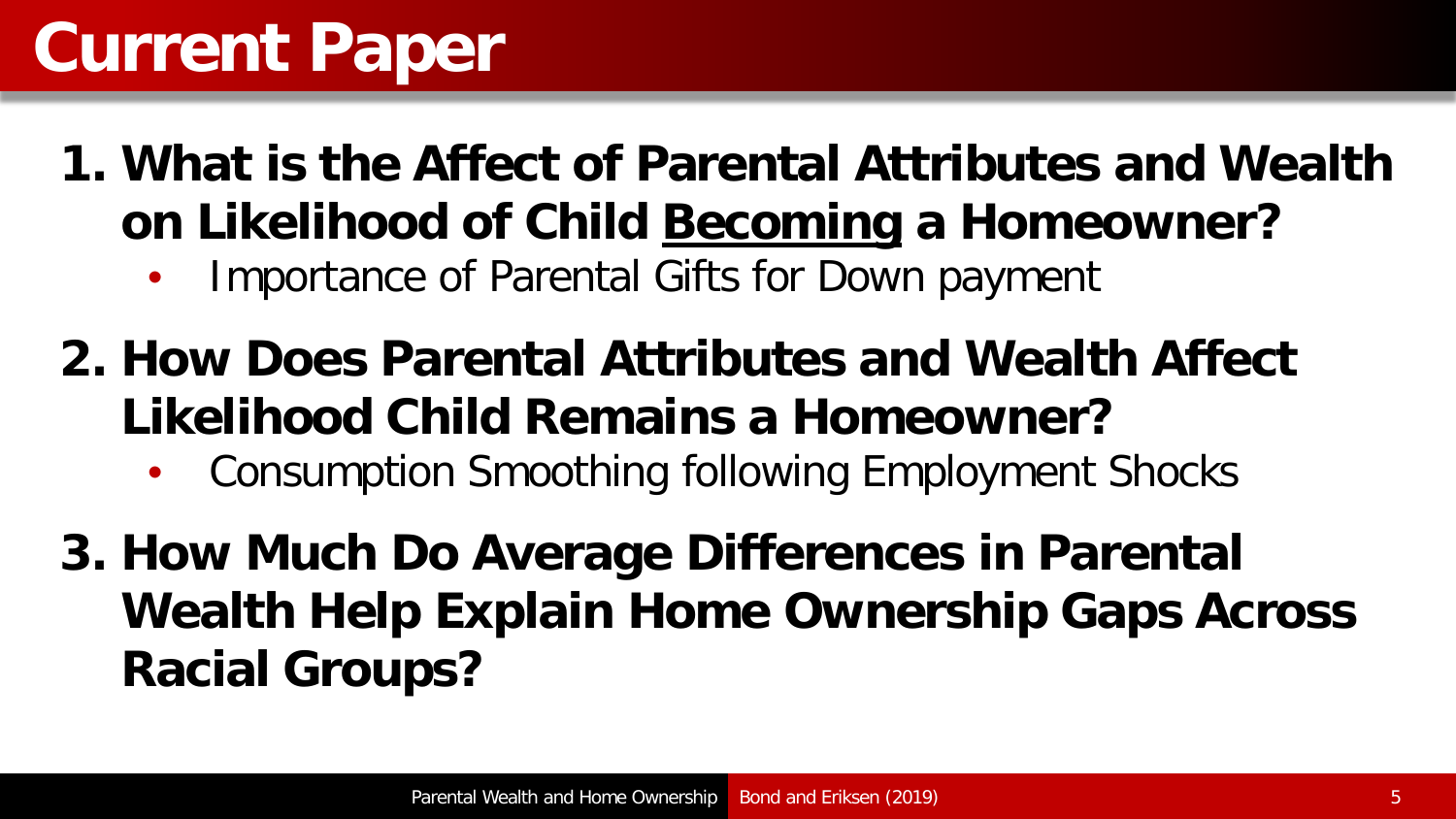#### **Create Matched Panel of Adult Children with Parents**

- Panel Study of Income Dynamics (2001-2013)
- Health and Retirement Study (2000-2012)

#### **Use Lagged Attributes to Separately Predict Becoming and Remaining Homeowner in Next 4 Years**

- Individual Demographics (Age, Gender, Children, Marital Status)
- Individual Income and Employment (3 Income Bins, Full-Time)
- Parental Demographics (Age, Marital Status, Home Ownership)
- Parental Wealth (Housing, Retirement, Non-Retirement Financial)

#### **Use Bivariate Probit Estimator to Model Joint Decision to Live Independently & Become a Homeowner**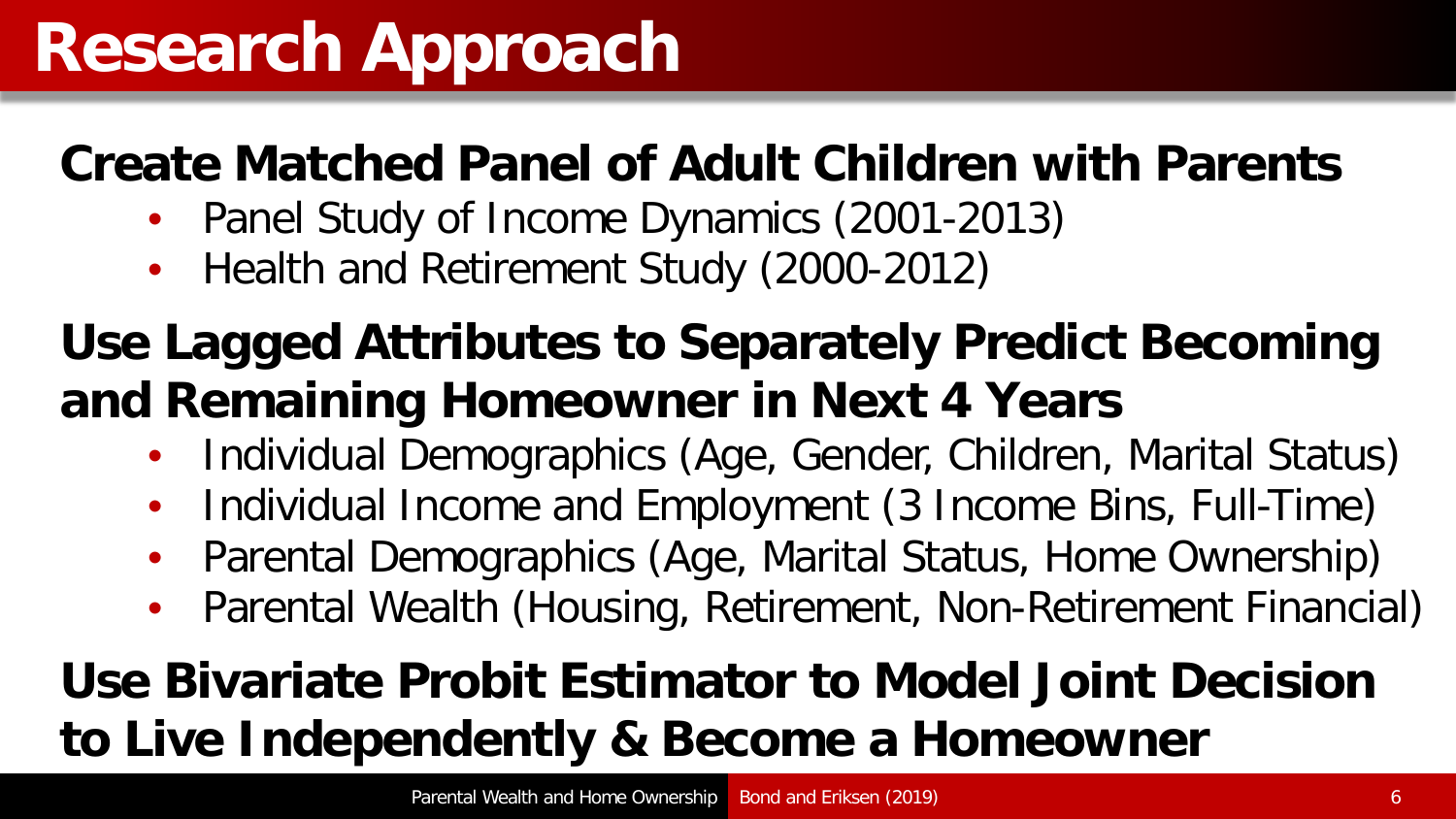## **Definition of Racial Groups**

#### **Based on Self-Described Identity of Parents**

- Multiple Possible Sets, Focus on Biological When Possible
- Sometimes Only 1 Parent Identified

#### **3 Racial Categories of Parents**

- At Least 1 Parent Black, Non-Hispanic Ethnicity
- At least 1 Parent Hispanic Ethnicity (White, Black, or Other)
- Only White, non-Hispanic Parents

#### **Exclude Children with Only Parents Identifying as "Other" Racial Category and Non-Hispanic**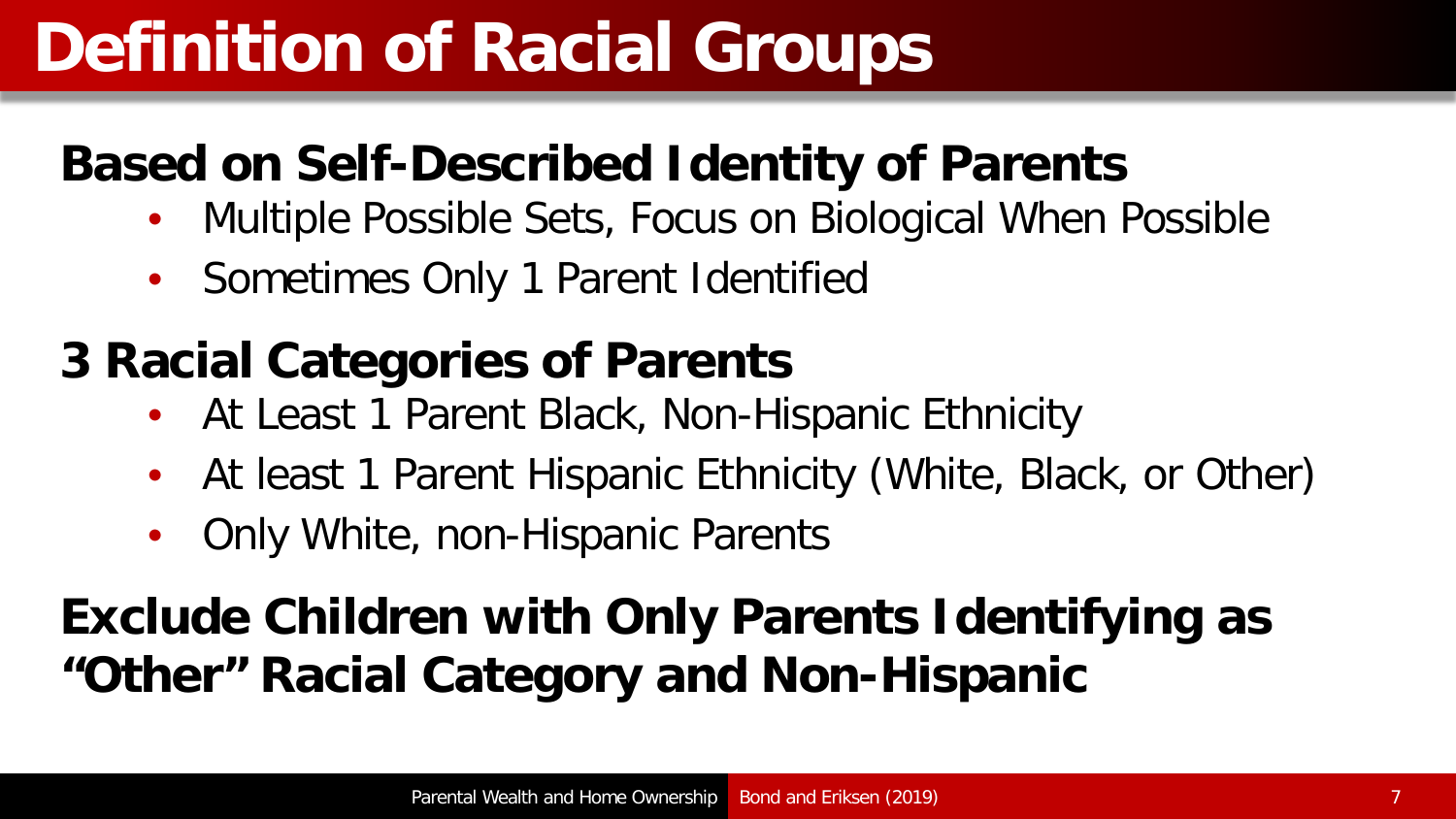## **Home Ownership Rates (HRS)**

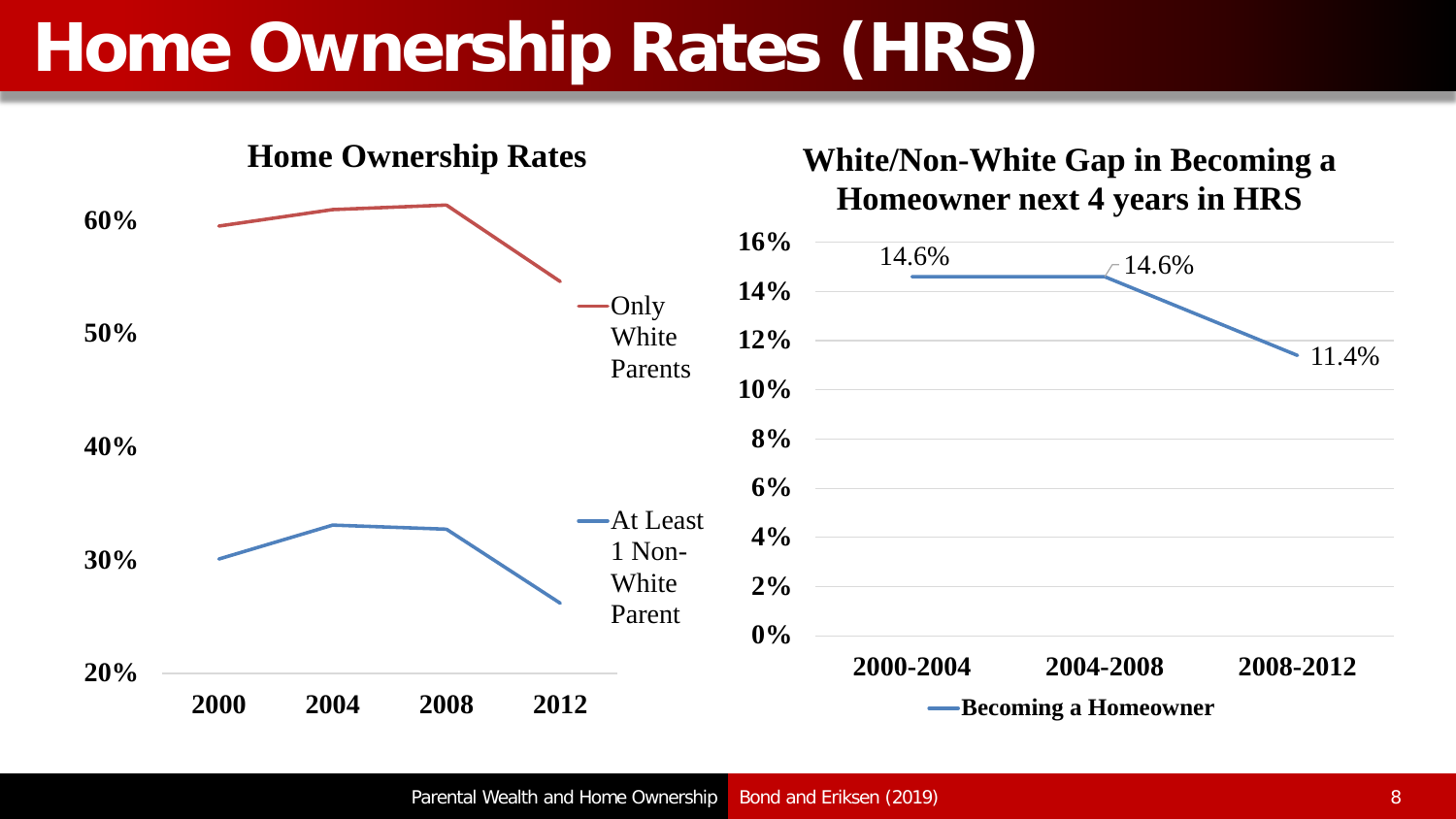# **Become an Owner in Next 4 Years (HRS)**

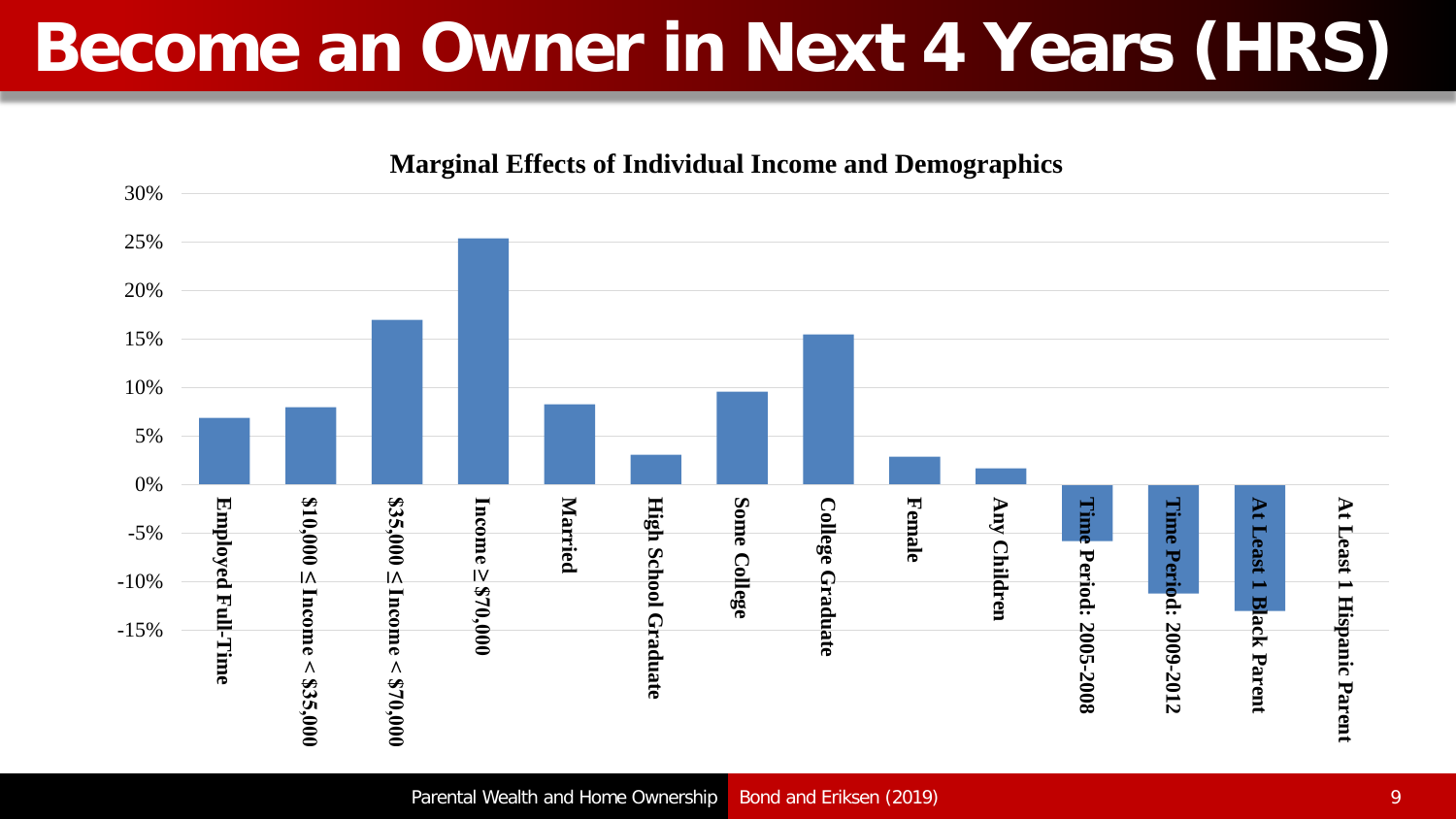# **Become an Owner in Next 4 Years (HRS)**

**Marginal Effects of Parental Wealth**

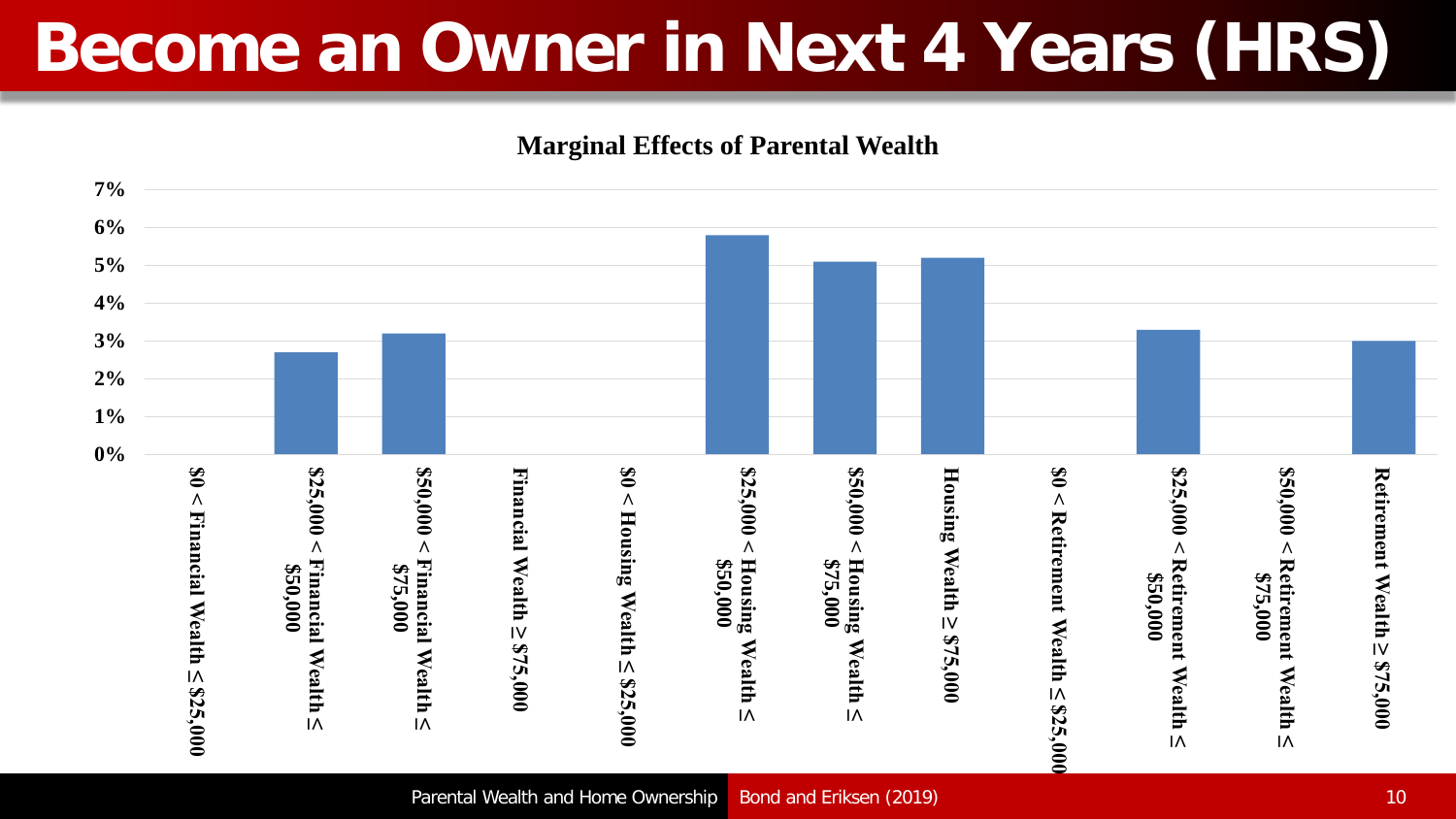## **Parental Wealth of Renters, By Race**



Parental Wealth and Home Ownership Bond and Eriksen (2019) 11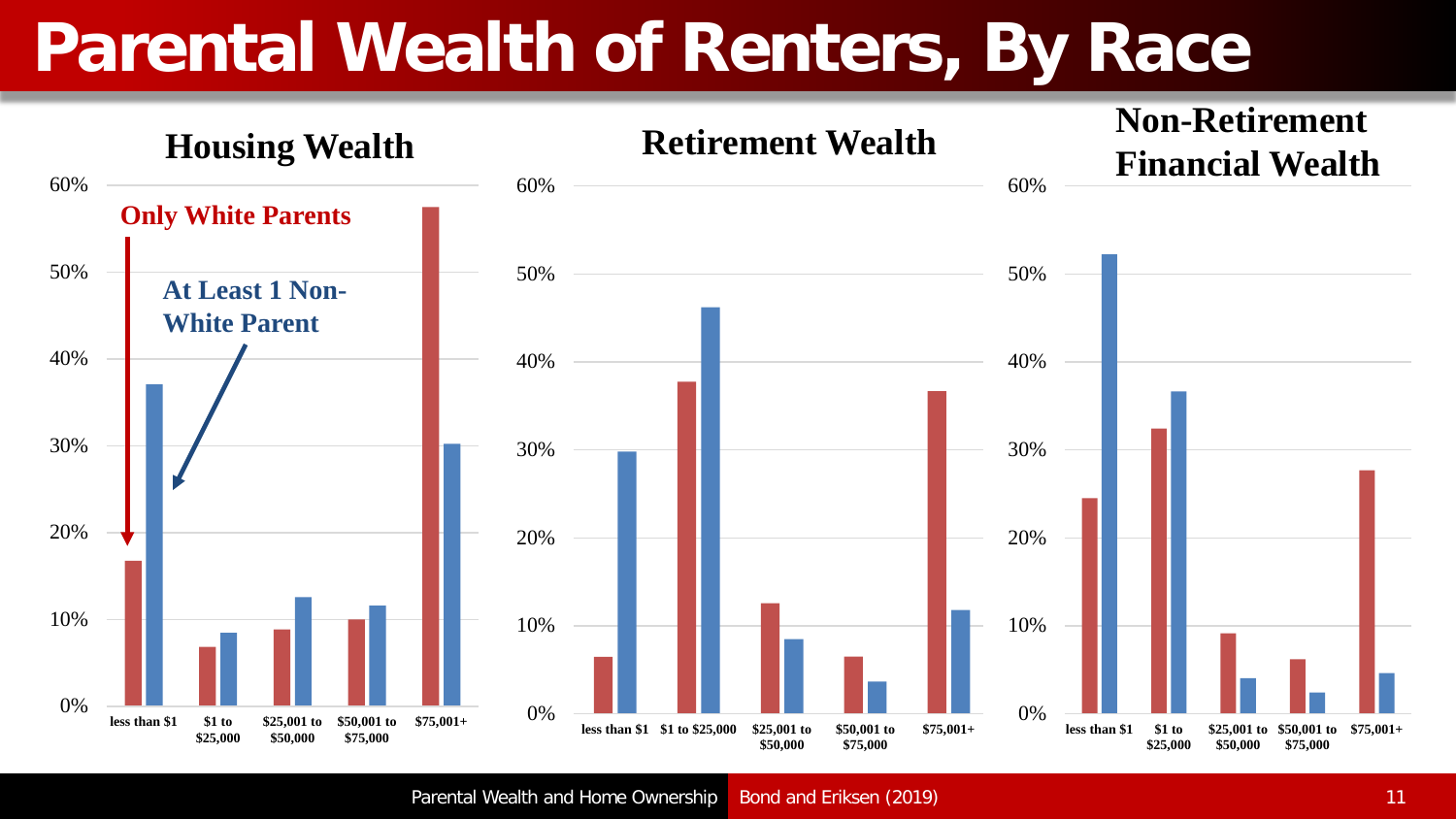# **Decomposition of Average Endowments**

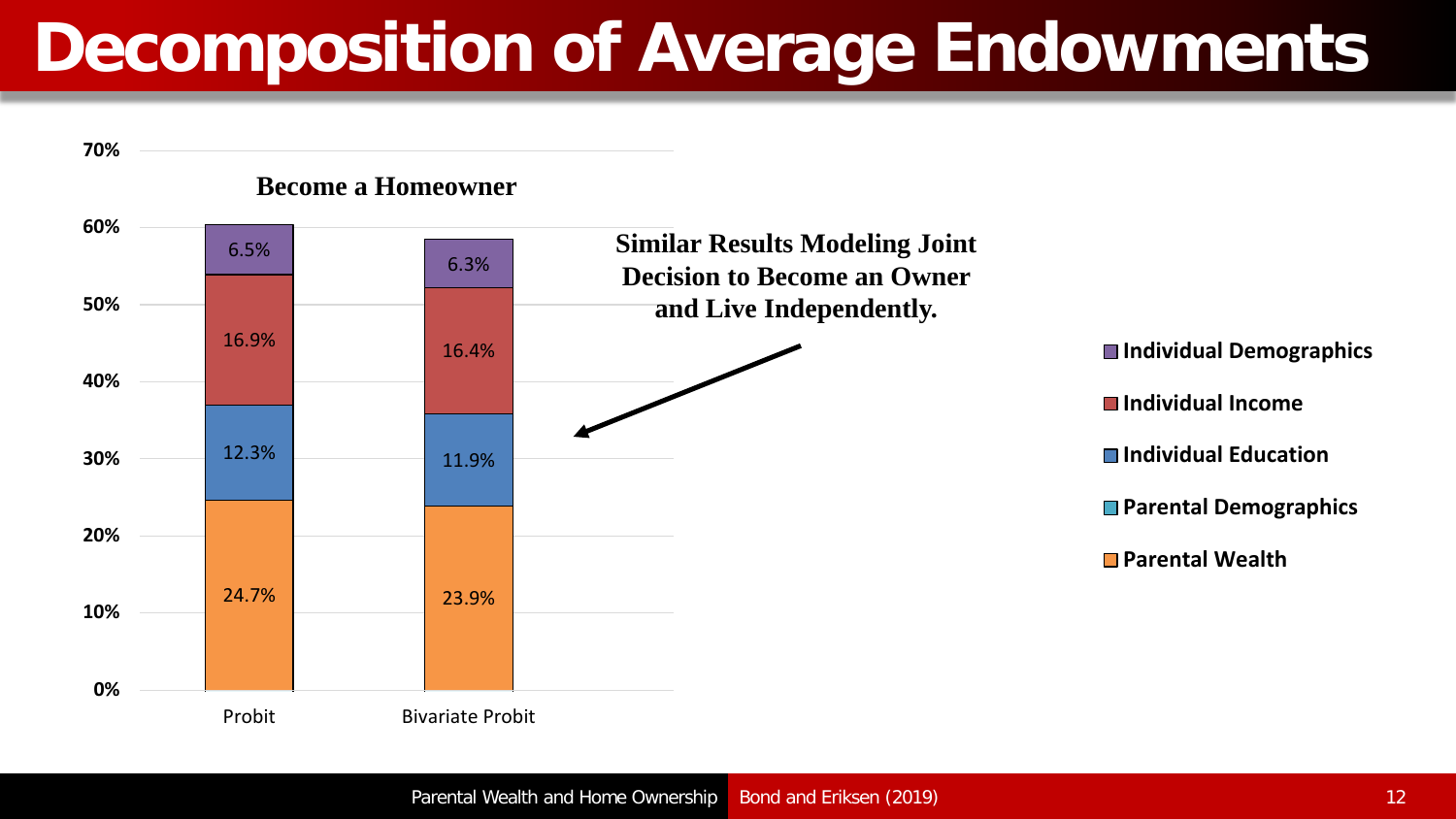# **Remaining a Homeowner in HRS**



#### **White/Non-White Gap in Becoming and Remaining a Homeowner in HRS**

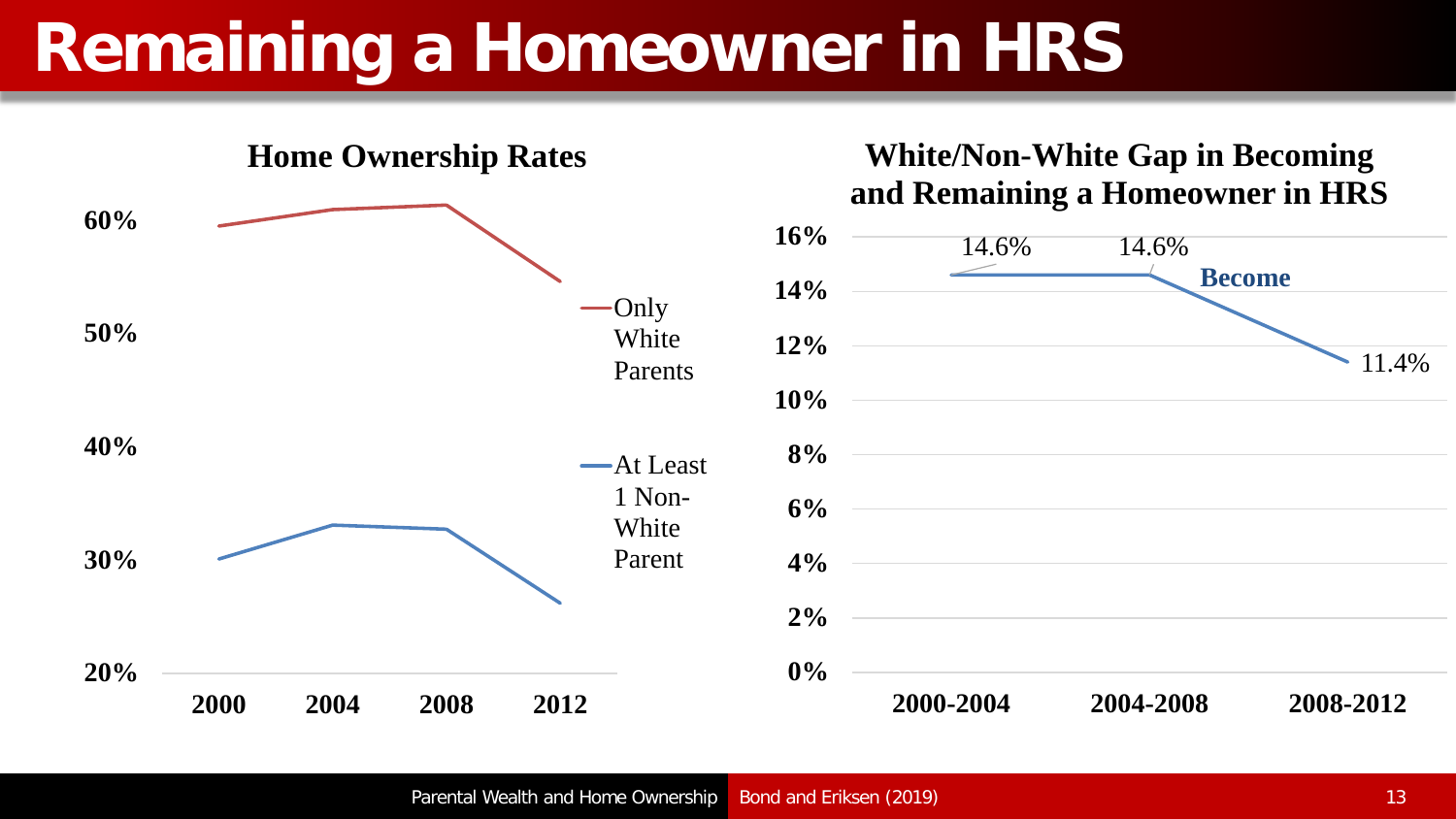# **Remaining a Homeowner in HRS**

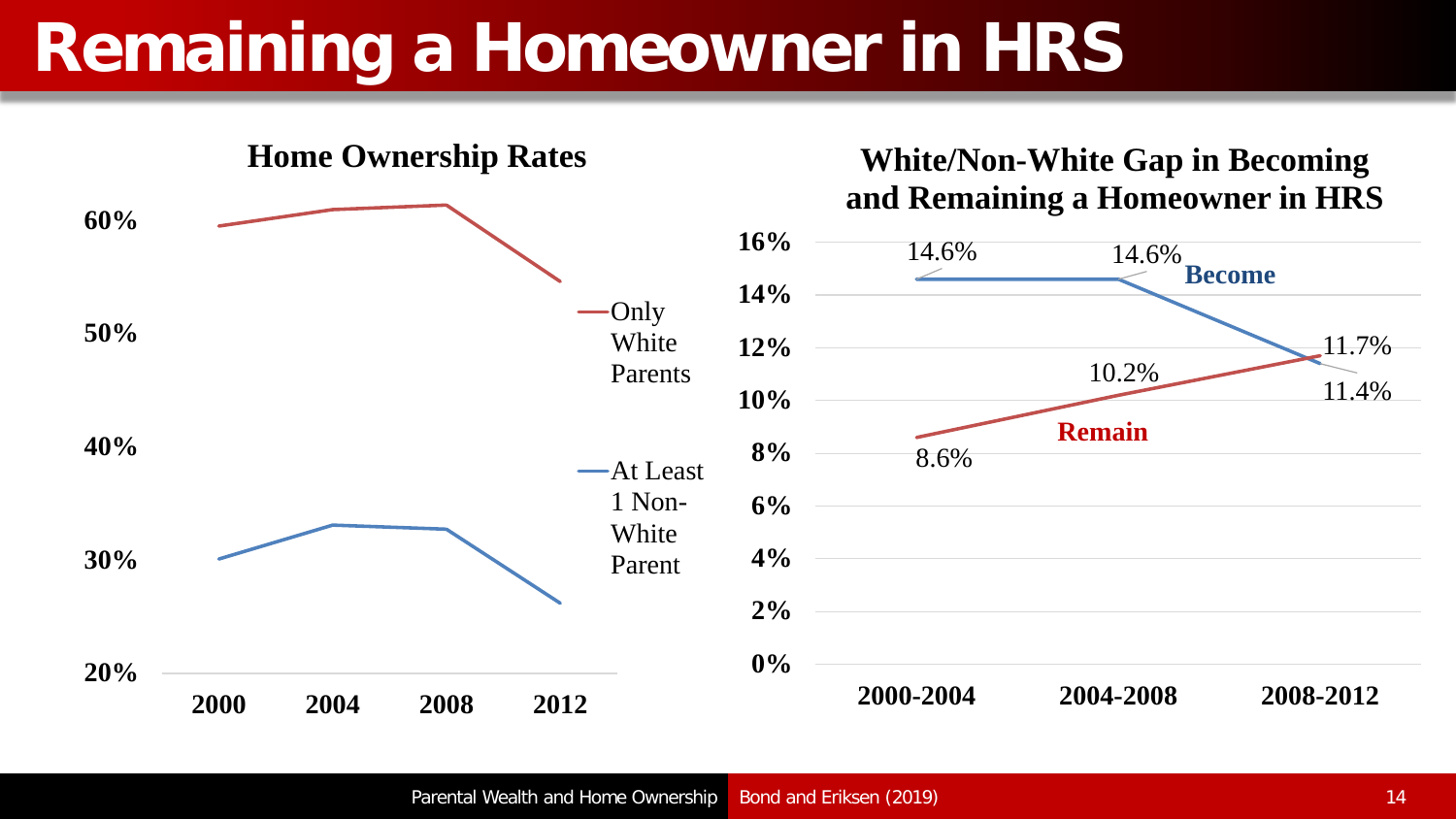# **Maintaining Home Ownership (HRS)**

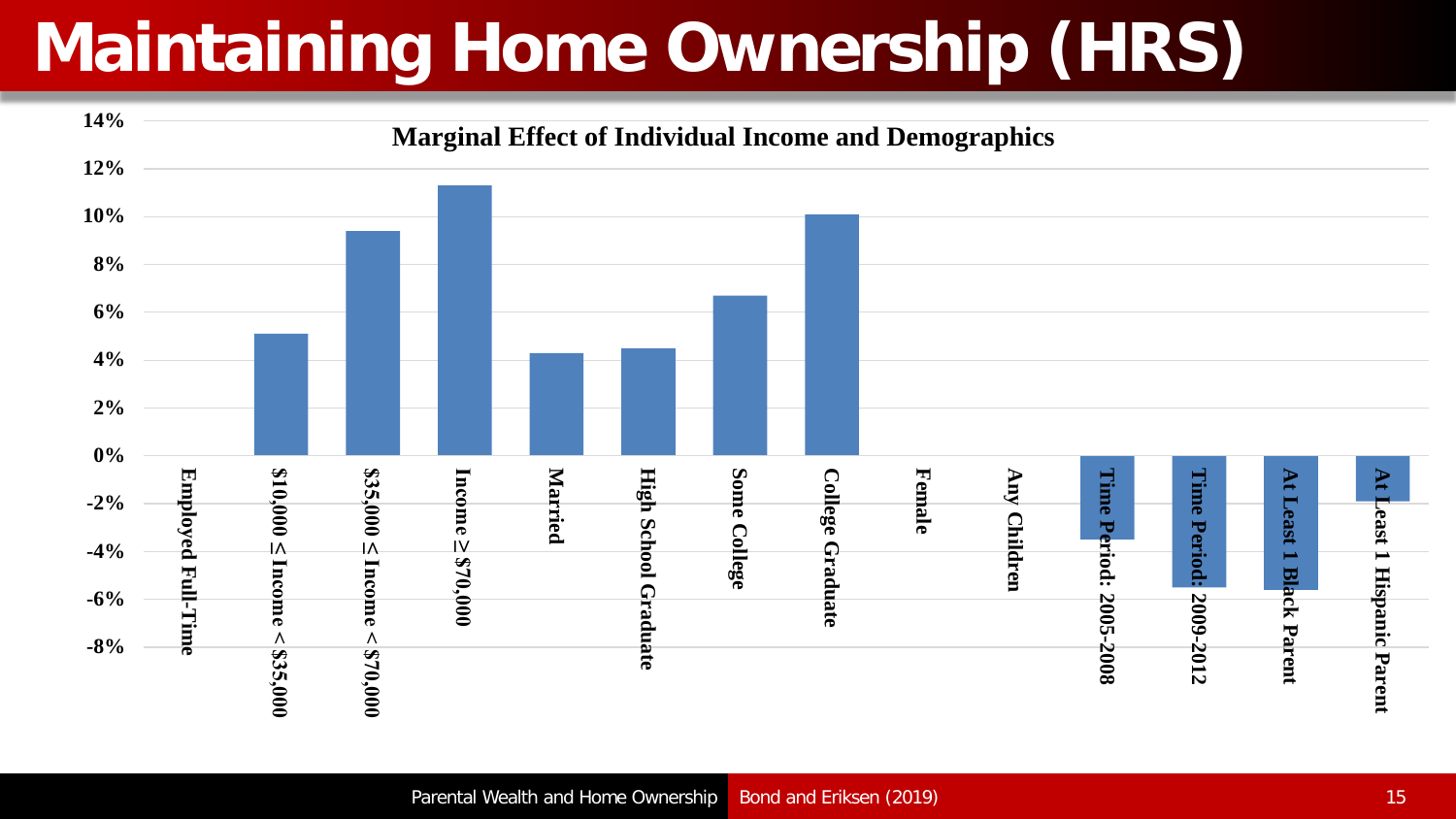# **Maintaining Home Ownership (HRS)**

**Marginal Effects of Parental Wealth**

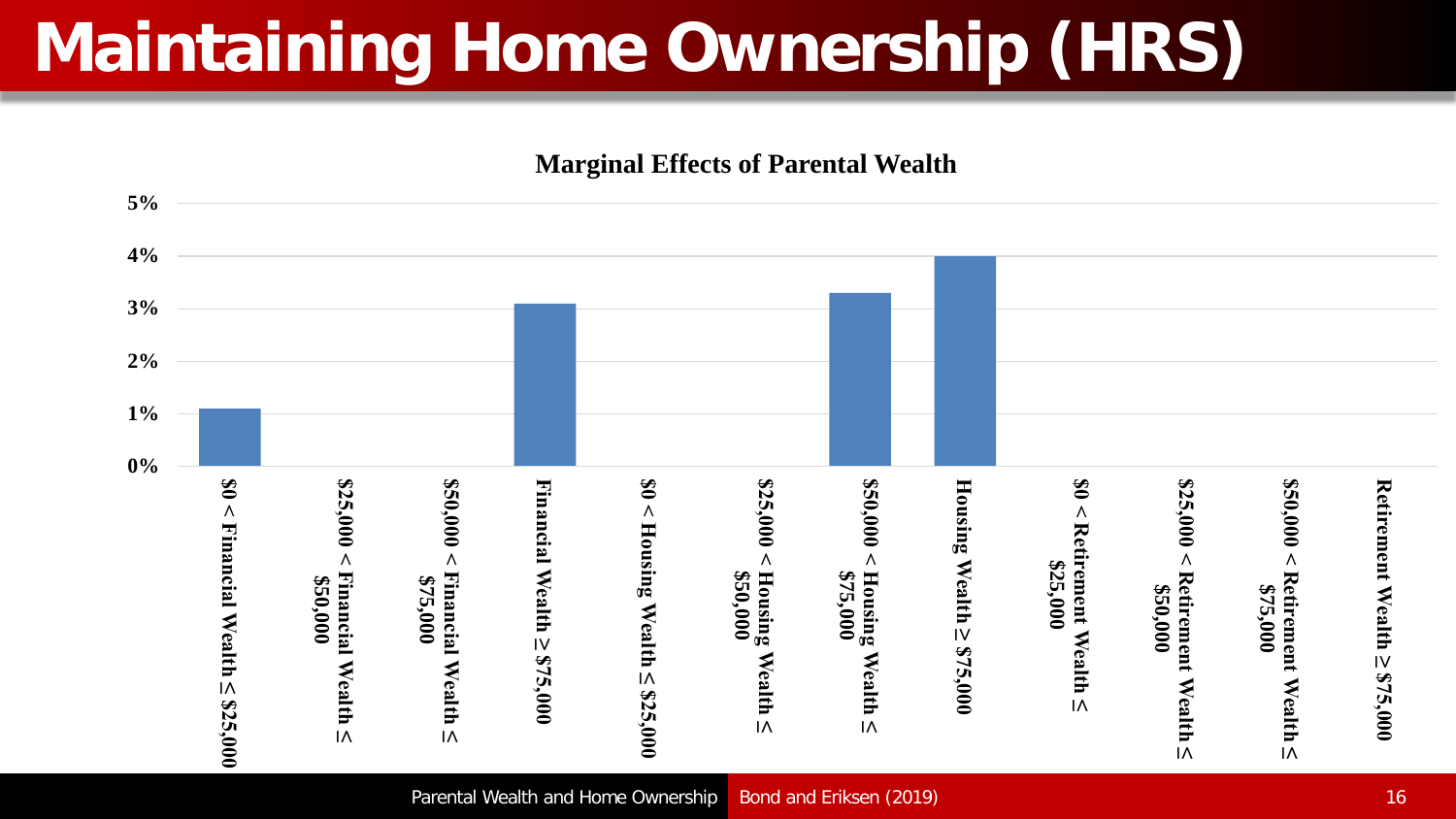## **Parental Wealth of Owners, By Race**

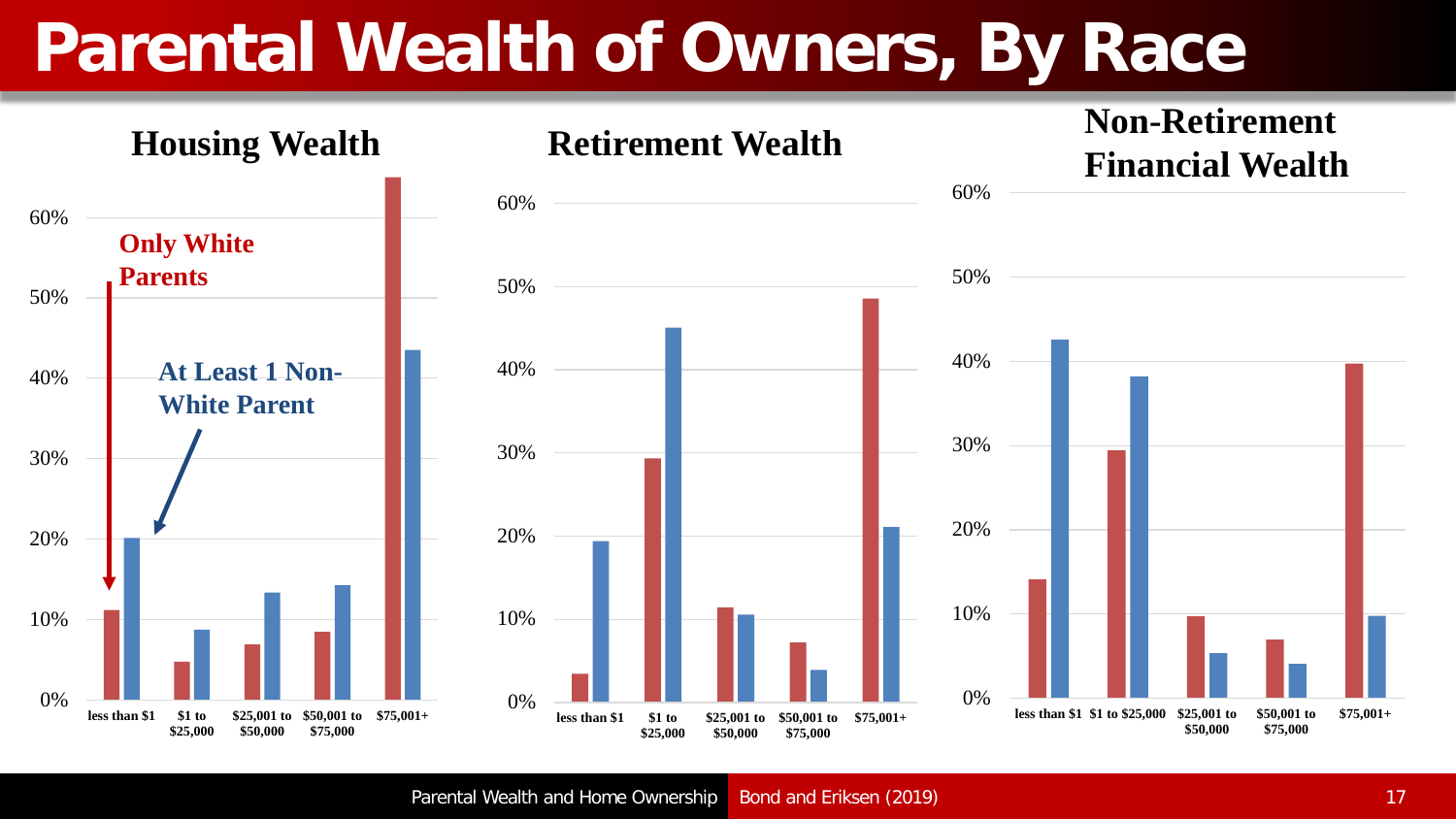# **Decomposition of Average Endowments**

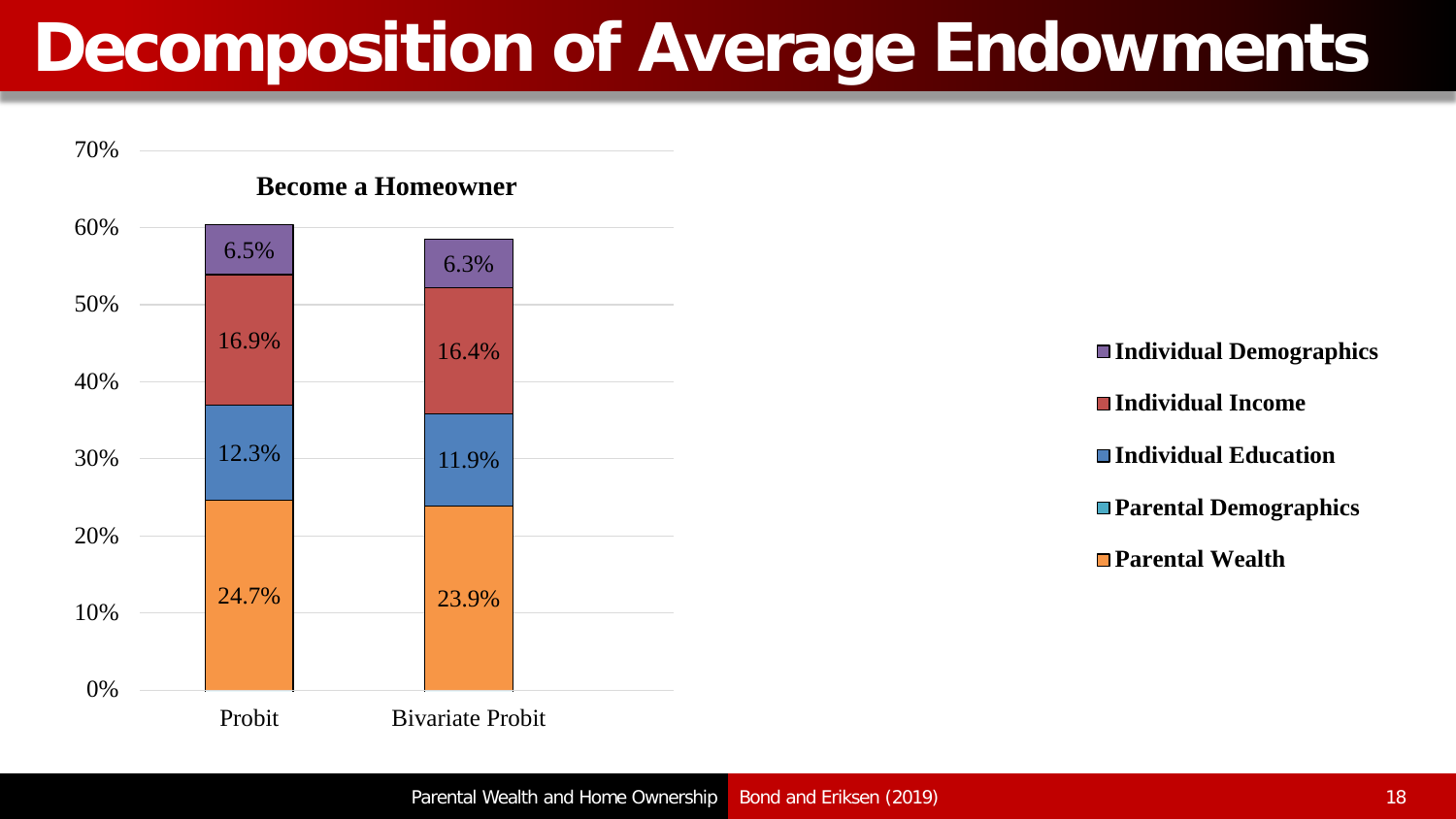## **Decomposition of Average Endowments**